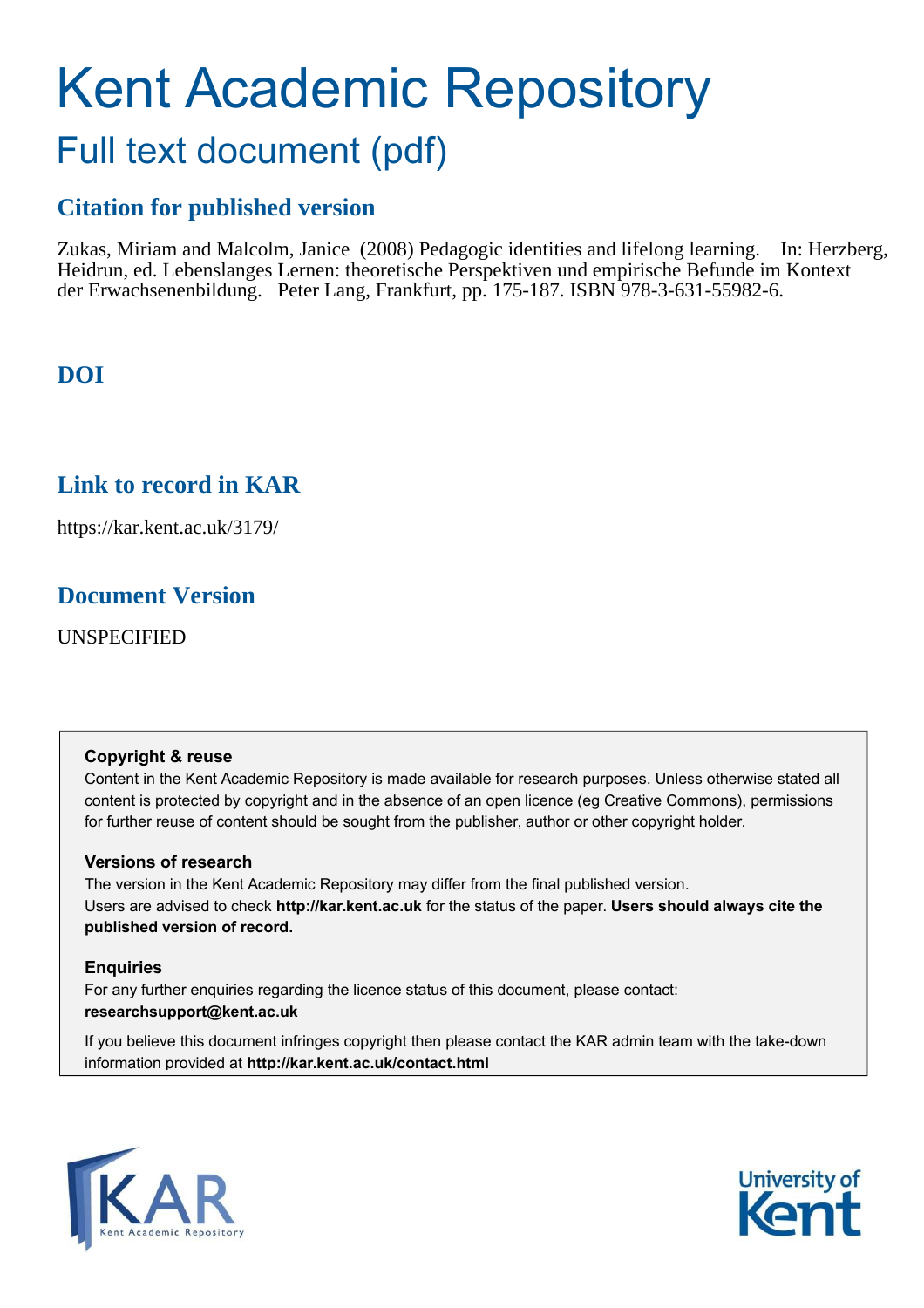# **Pedagogic identities and lifelong learning<sup>1</sup>**

## **Miriam Zukas, University of Leeds, UK and Janice Malcolm, University of Kent, UK**

Published in Herzberg, H. (2008) (Ed.) *Lebenslanges Lernen. Theoretische Perspektiven und empirische Befunde im Kontext der Erwachsenenbildung* Frankfurt am Main/ Berlin/ Bern/ Bruxelles/ New York/Oxford/Wien: Peter Lang

#### **Being a lifelong learning teacher**

The idea of lifelong learning, which has been pervasive in Europe since the European Year of Lifelong Learning (1996), has been taken up at national level, to a greater or lesser extent, by policy makers and educators themselves (O'Keeffe, Adams and Pépin, 2003). Although a considerable amount of policy and policy rhetoric surrounds lifelong learning and seeks to construct the nature of lifelong learning (e.g. Commission of the European Communities 2005), the experience of lifelong learning teachers has received little attention.

The majority of teachers within school education, in the UK at least, enter the profession soon after completing their first degrees, but those who work in lifelong learning are characterised rather by the diversity of how they come to be teachers and of by the disciplines within which they teach (professional skills and knowledge, trades, basic skills, leisure pursuits, as well as disciplines in the traditional sense). As we describe below, from a UK perspective, the contexts for lifelong learning and the pathways into lifelong learning teaching are somewhat complex and sometimes haphazard. A lot has been written about policy, and about the take-up of lifelong learning. But we know rather less about lifelong learning teachers, particularly in relation to teachers' biographies.

Given that lifelong learning teaching is precariously located within the broader landscape of education and training (Edwards, 1997), we have concentrated on exploring the pedagogic identities of lifelong learning teachers, particularly in relation to discipline and institutional context. In the research which contributes to this paper, we have also recognised the significance of individual biography: many lifelong learning teachers have serial (and sometimes parallel) careers which contribute to pedagogic identity. This chapter examines three case studies of pedagogic identity which were selected from a larger study in order to represent some of the range of biographies, disciplines and contexts for lifelong learning teachers.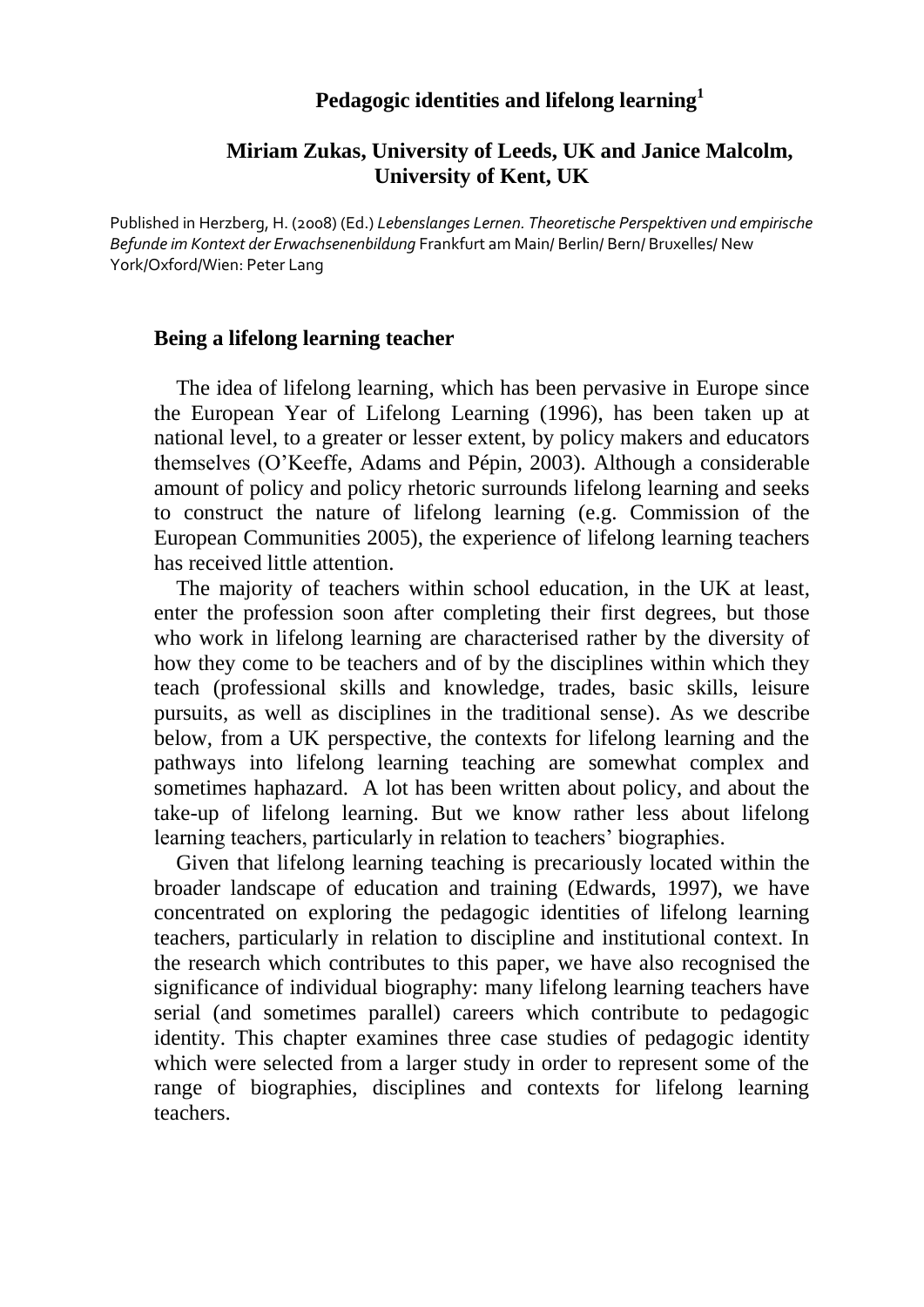## **Lifelong learning complexities**

In the UK, lifelong learning occurs in a range of different contexts which do not necessarily parallel those in other parts of Europe. Two of the major locations for lifelong learning are universities, particularly in relation to professional and continuing education (Osborne, 2003), and further education colleges. The latter are complex institutions which offer programmes from basic education level (that is, language, literacy and numeracy for adults) to advanced vocational qualifications which can include higher education level study. Many further education colleges have a commitment to adult education (both vocational and non-vocational) as well as to vocational education for young people. Universities continue to prioritise provision for school leavers, despite the fact that people over the age of twenty-one make up over half of the student population. Thus, researching lifelong learning teachers raises complex questions about the location and purpose of their work. This complexity is also reflected in their biographies and pedagogic careers. There is no standard professional route into teaching in lifelong learning, and although qualifications exist, they were developed very recently and remain highly contested, not least because of the complexity of the location and purpose of the work.

We have written elsewhere (Malcolm and Zukas, forthcoming) about the role of discipline in the development and shaping of pedagogic identity. In higher education, teachers have traditionally conceived of themselves as members of a disciplinary community, and disciplinary research has been a more explicit and more highly-valued element of academic work than pedagogy (Malcolm and Zukas, 2000). Within lifelong learning, in contrast, the knowledge-content of and between disciplines has been routinely problematised and interrogated, precisely because the crucial pedagogic role of adult educators can not be divorced from the content of teaching. Adult educators have had to question the content and purpose of their discipline through their teaching as much as through their research, enabling them to inhabit 'knowledge-practice' communities which are simultaneously (inter-) disciplinary and pedagogic. Within further education, many teachers are appointed because of their professional identity and experience, even if this does not map directly onto a traditional academic discipline. Much of the Anglophone literature on teaching and learning has abstracted pedagogic from disciplinary and professional concerns, thus obscuring the role of teaching as a form of knowledge production and divorcing the social purpose of education from action in the classroom. For this paper, we want to consider the interrelationship between discipline and profession in lifelong learning pedagogy, given that the pedagogic identities of teachers are situated (Lave and Wenger, 1991), not just in terms of institutional context, but also in terms of individual intellectual, pedagogic and professional biography.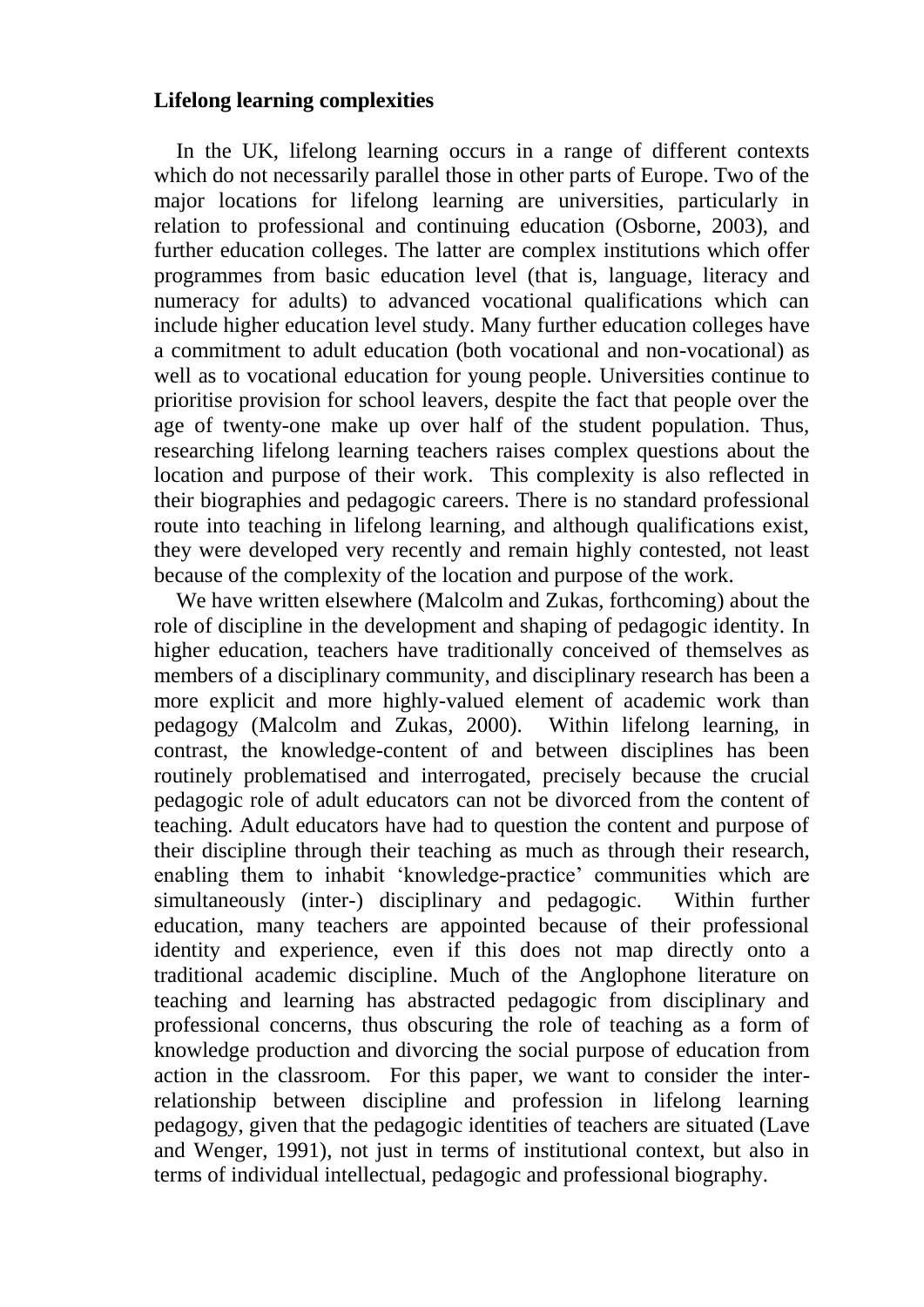The material here is drawn from a larger study which explores the pedagogical biographies of teachers of adults in different lifelong learning contexts. In the original study, we conducted fifteen extended and semistructured interviews with teachers in lifelong learning, of whom nine worked in the UK and six in Australia, as part of a larger project on pedagogic identity and lifelong learning. We had previously developed a conceptual framework for analysing writings about lifelong learning (Zukas and Malcolm, 2002), in which we identified a number of 'versions of the educator' which were analysed across several 'dimensions of pedagogic identity' (ways of understanding how the versions related to each other). Whilst this work had been abstract and theoretical, though rooted in our own experience and understandings of practice, our concern when developing the empirical study was to begin to examine how teachers other than ourselves thought about the matters we had been exploring. The theoretical and exploratory work was an essential precursor to any empirical investigation; as Willis (2000) says, '… the preparation for and entry to the field is, unrecognised or not, some kind of intervention into debate, an attempt to grapple with a puzzle … whose temper and pace leads you to want to encounter others who bear moving parts of the puzzle. This brings along with it, implicitly or explicitly, some sort of 'theoretical confession', a world view within which the puzzle is meaningful.' (p. 113)

At this point, we need to clarify what we mean by 'pedagogic identity', since this term is provocative. Chappell et al argue that 'all pedagogical work is always and everywhere identity work of some kind' (2003: 4, italics in the original). Bernstein (2000) uses pedagogic identity to refer to the impact of pedagogy upon learners; however, we are concerned here with teachers, rather than learners. When we use 'identity', we mean that teachers:

will draw on a wide, and often contradictory, range of social and discursive pedagogic practices to construct their sense of what it means to be a teacher. This does not imply that teachers have some kind of coherent, unchanging and essential core, or even a name to attach to this sense of unity between identity and practice**.. (Zukas, 2005, p. 467)** 

Similarly, although Europeans will understand that the term pedagogy connotes an understanding of educational practice broader than the classroom transaction of teaching, in the UK it is often used in a much narrower sense to mean teaching techniques (Malcolm and Zukas, 2003). However, we use it here to mean 'a situated, multifaceted and complex process, involving multiple relationships with specific and often conflicting purposes, power relations and interests' (ibid)**.** 

Thus, in our empirical study, our interviewees, all adult education teachers working in different institutional contexts and with varying amounts of teaching experience, were encouraged to talk about how they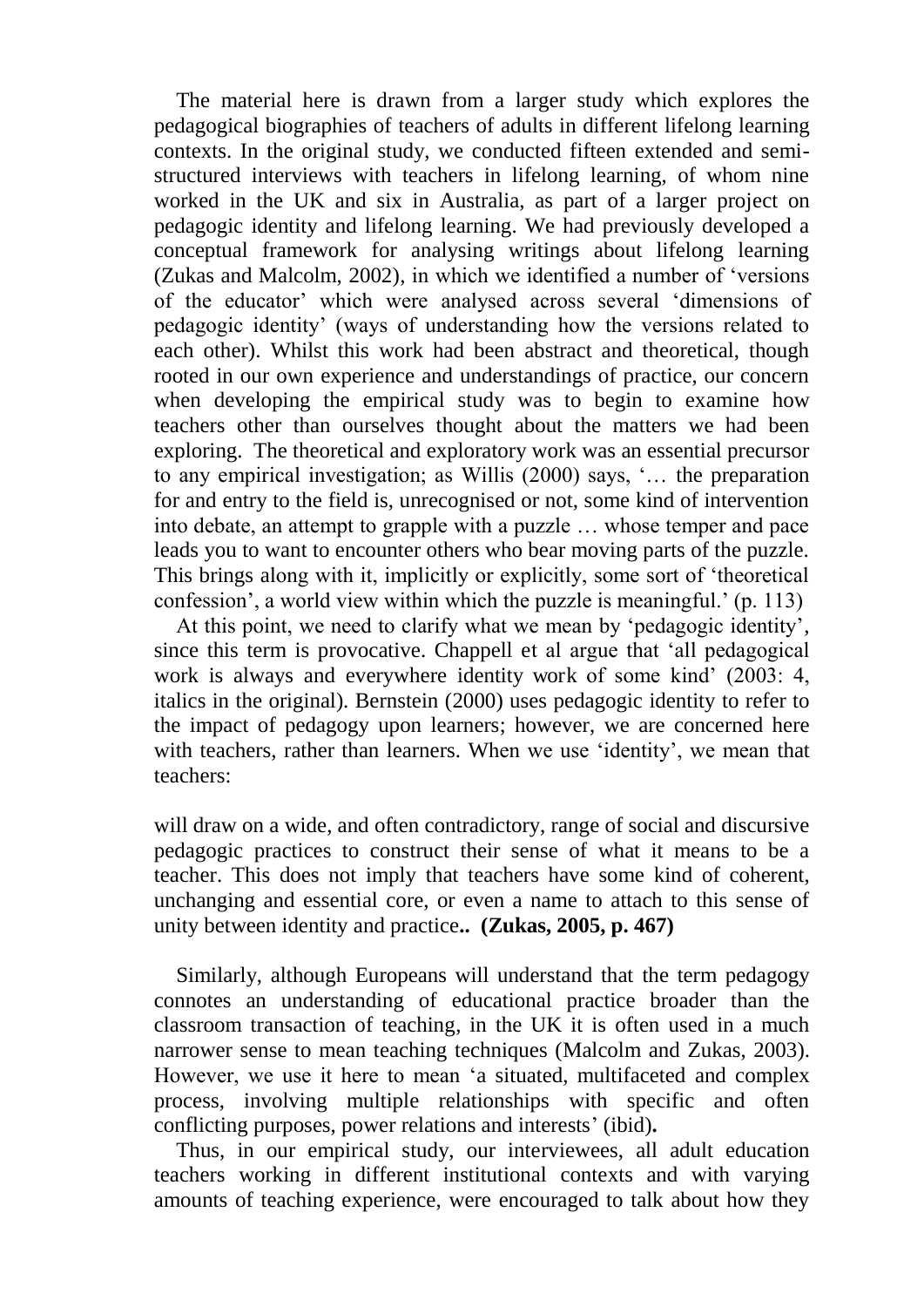saw themselves as teachers and the influences on the development of their pedagogic identity. Here we have selected three respondents in order to explore the relations between pedagogic identity, career stage and discipline, and the different institutional locations for lifelong learning. In other words, the paper explores the precise ways in which biography and context (interpreted to take into account discipline, learners and purpose, as well as institution) construct pedagogic identity.

# **Case studies**

We have deliberately selected three respondents at very different stages of their respective careers for our analysis because we became aware, through the process of analysis, of how significant this issue was in understanding pedagogic identity. The three cases are all men whose teaching careers span from two to over thirty years.

# **James: pedagogic identity on the edge**

James is 36 and only began teaching two years ago on a part-time basis, having previously worked in property management as a chartered surveyor and in sports, both as player and coach. He is now teaching sports science, still part-time, at higher education level to young adult students in a further education college.

James is not typical of beginning teachers in that he has, in effect, had two professional careers and has actually completed two bachelor's degrees at various stages in his life. He has never fully committed himself to a specific professional community or form of practice. He has given up his 'straight' career in chartered surveying – a move which he describes as having *'bailed out of the rat*-*race'* - and is now teaching sports science part-time, having also 'retired' from his substantial amateur sporting career three years ago. However, he does not appear to identify himself as belonging to any particular community in respect of these areas of work. Instead, he sees these different activities as aspects or manifestations of himself. When asked if he sees himself primarily as a teacher now, he responds:

*I'm still in that transitional phase ... It is a difficult question. In an informal sense of the word teacher, that's kind of been the role I've found myself in, in my life … That's*  s*omething that I feel is almost part of me, whether it's a socialised thing, a learned thing … my mother's a teacher … two of my gra*ndparents wanted to be teachers.

James attributes both his previous career as a coach and his current teaching to *'a natural propensity … to identify real detail and …not to nitpick but … it needs that eye for detail'*. His comments suggest that he has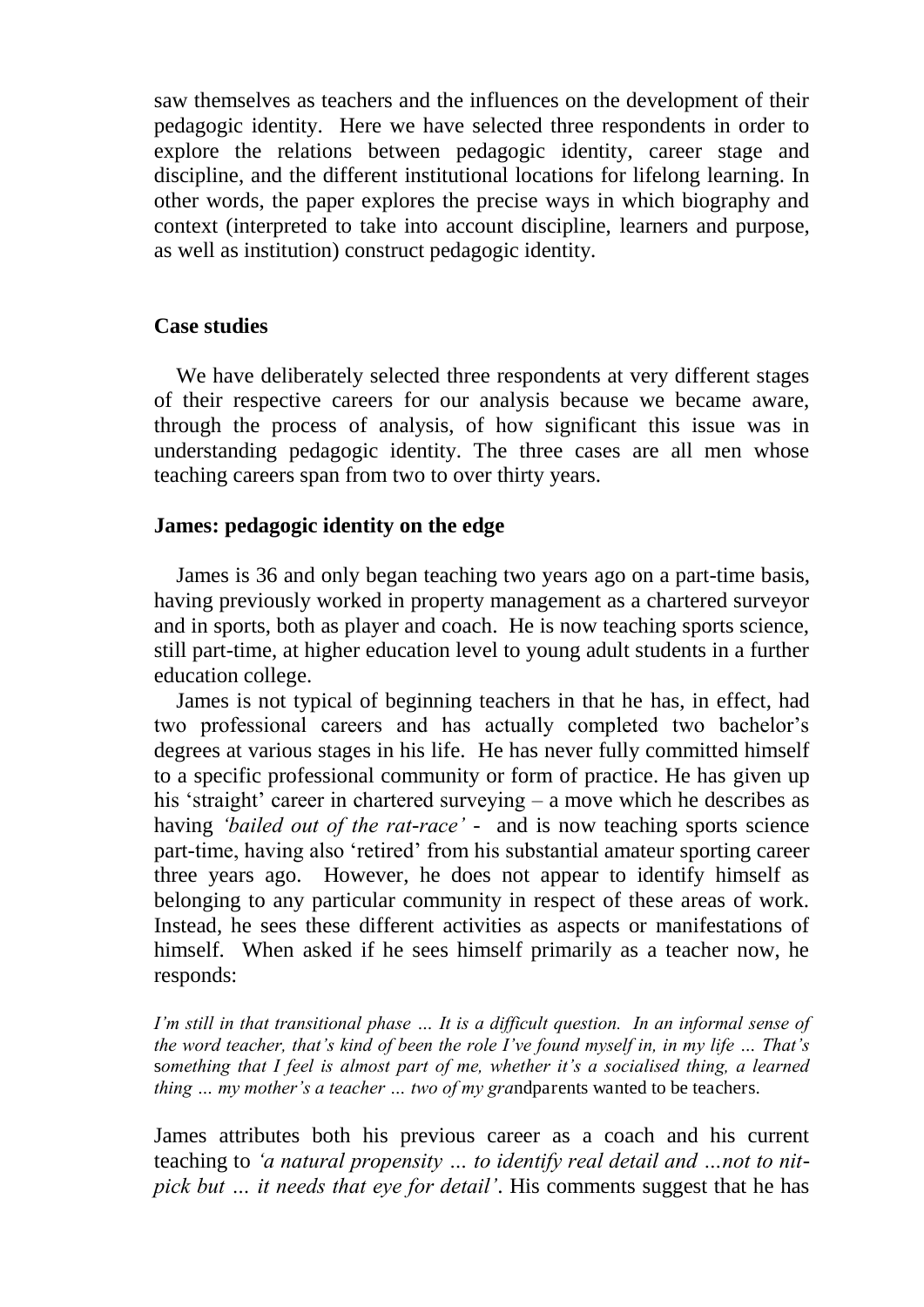both a deterministic view of teaching (a natural propensity, a socialised thing) and an understanding that teaching is a set of skills: '*I'm keen to develop whatever skills I've got. I want to take my communication skills further, presentation skills ... I'm still experimenting'.* He is attending a course of teacher education, but sees this not so much as an induction into a professional community, as

*… expanding my own understanding of the world … [giving] me a context for it.*  Without doing the PGCE [teaching qualification] I would be a bit short on the structure *of 'this is how society sees a teacher', and I want that. I also wa*nt what I see as a teacher, and [to] integrate the two.

#### Teaching is a manifestation of James:

*I don't see it divorced from my life. I don't see it as a vocation in that it's part of me … Having … almost sort of bailed out of the rat*-*race in a way … [has]* made me realise that everything is totally connected, and I find it difficult to separate things out into *discrete areas. And it's all just, like, my life … it's a way I express myself.*

Whilst it is understandable that, as a beginning teacher, James might have somewhat unsophisticated conceptions of being a teacher**,** what is remarkable – to us - about James' approach is the highly individualised understanding he has of human activity, whether it be his previous professional roles or his new role as a novice teacher.

James takes his teaching very seriously and, in common with many other beginning teachers (Pratt, 1998), he conceives of it principally as the nurturing of a relationship with his students. In a sense, his aim in teaching is to induct students into taking a more holistic approach to their own lives, rather than feeling themselves to be labelled or constrained by the type of course they are on. However, James wants teaching to be as pleasurable for himself as for his students:

I want to push the boundaries, want to try things that you have fun [with]. I know what *it was like when I was at school … I try to relate, I try to have a nice time when I'm teaching. I don't want to go in there and not have a nice time, waste an hour of my life*  [laughter] ... anyway I entertain myself, and stretch myself, at the same time as stretching the students.

In the interview, James separated discipline (in his case sports science) from pedagogy, except in so far as it related to himself:

*That's kind of been the role that I've found myself in my life –* in a sports team, because [of being] the captain, or  $-i f I$  wasn't the captain, but within the team, there's people coming up and asking me, what do you think about that?

He did not interrogate the reasons why his students were on the programmes, and assumed that his own educational experience was a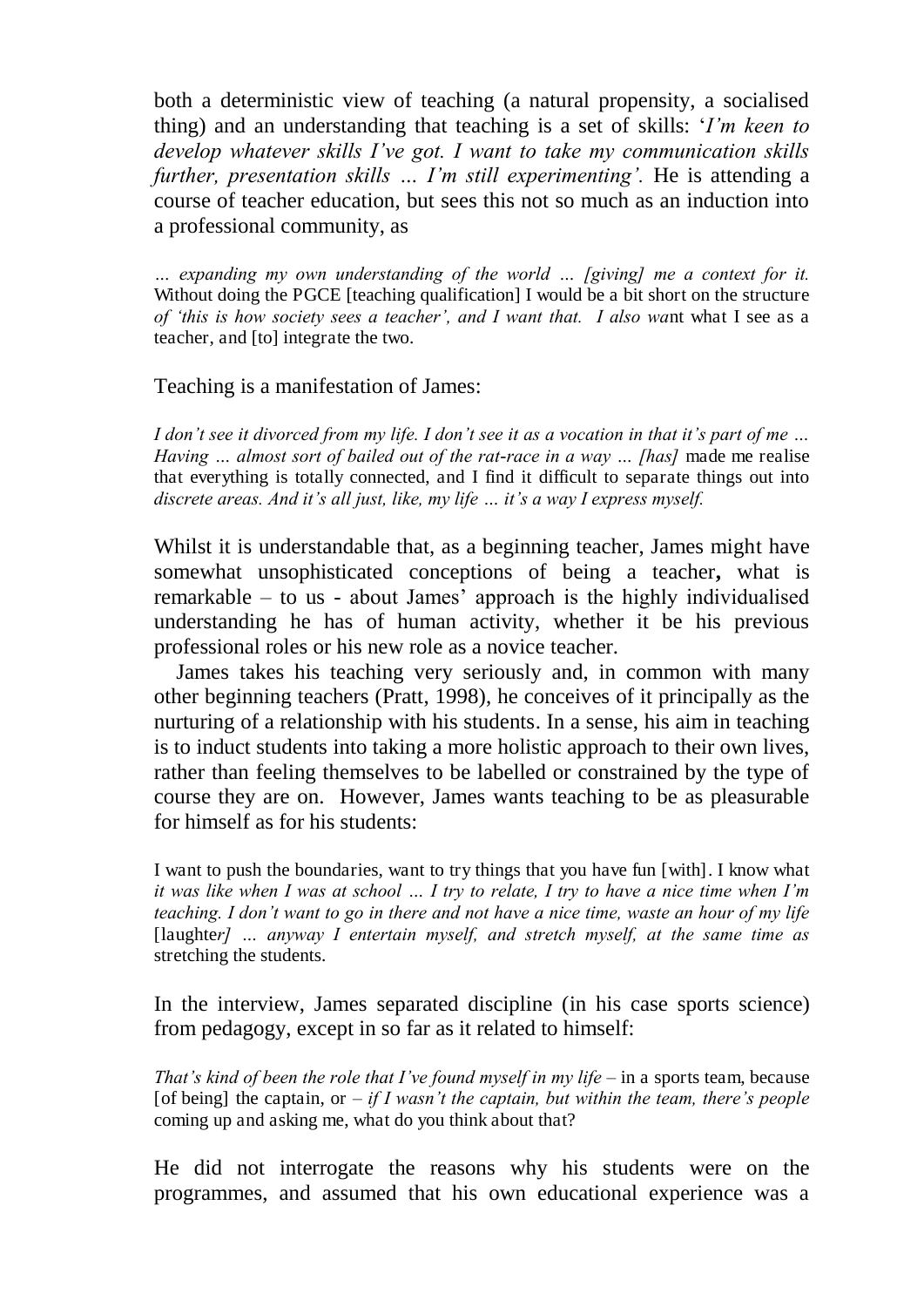sufficient basis on which to build his understanding of their needs. One reason for this may be his experience as a part-time and therefore peripheral tutor within the teaching team. Like so many lifelong learning teachers, James is very much on the edge of the institution. The only time when he begins to assimilate into a work team is through the process of external course review:

*Previously I'd gone in and felt outside* the institution to a degree *–* gone in, done my *session, just interacted when I had to. I've had more teaching this week, and more meetings, and I'm kind of more part of it … this week with the QAA* [external quality assurance]*, it's probably the first time this year … that I've felt part of a team that just*  pulled it all together.

Thus, whilst James was appointed because of his professional background and experience, the institutional context in which he works does not support the development of his disciplinary identity.

# **Neil: pedagogic identity as boundary playing**

Neil is in his late forties, and worked for fifteen years as a social worker and social work trainer before becoming a university adult educator ten years ago, at a fairly traditional, research-led university. He continues to teach in the field of child welfare and 'human service' professional development. He has therefore moved from a context where professional practice with clients is the primary focus, through increasing workplace training responsibilities, to one where his purposes combine the initial and continuing education of a range of practitioners with the development of social work as an academic discipline. He does not now practise as a social worker. His long career in social work might be expected to have anchored him quite firmly in a professional/disciplinary community, but this affiliation has apparently been weakened by his move into university adult education:

*I still carry a social work identity, so I'd say, probably 30/40% I feel I'm still a social worker and whatever's left, 50/60% I think of myself as an academic …*

He feels that he continues to 'trade' on his social work identity as a means of gaining credibility with some of his students who are mid-career professionals. However, although Neil has become a committed university teacher, he does not feel that he has made a transition into the disciplinary community of social work within the academy:

No, because of being in a specific discipline but within adult educat*ion. It's a*  professional weakness for me actually, because if I was teaching in social work [in a *traditional university department], I'd be going to all the social work conferences … I overcome that [by doing a lot of] external examining … and it means I'*ve got a profile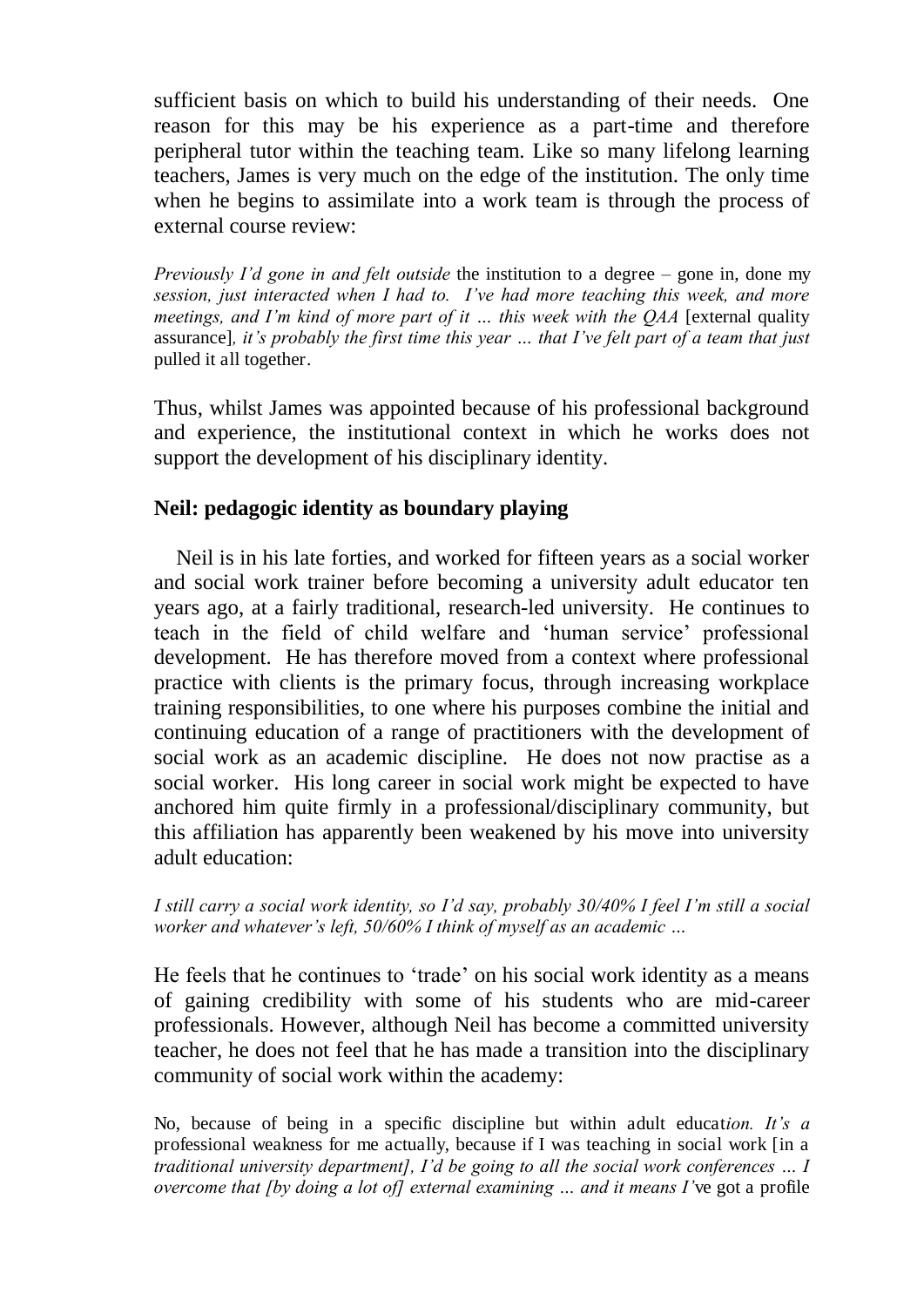*in social work … that's my only link in to a community of interest round social work*  teach*ing … a community of externals!*

His detachment from social work as an academic discipline is, however, strongly informed by a pedagogical student focus which may come from his location within and identification with adult education:

*I really value teaching … you get loads of status from saying 'I got a £200,000 research grant', and not much status from saying 'I just taught a good class to thirty*  peo*ple'. I think students sometimes get a bad deal, you know they come because they've heard of* [distinguished professor] *or whoever, and then he's 100% bought out*  on research, and I *really think that's a bad deal*.

Neil has been teaching for several years now and has a number of clear principles which inform his pedagogy. Some of these derive from his own analysis of what might be termed strongly didactic educational experiences, and strongly participative experiences within social work practice:

*…* [if] it*'s all input, you just don't take it in at all, you're bored, you're tired, you're probably falling asleep at the end. Equally, I've been to some social*-worky things that *are almost all process, where you get there and it's 'divide into groups and share y*our *experiences' and at the end of the day you think, well I haven't learnt anything. So I've really internalised that. So almost in every session … I think, right the students now need some solid content, so they've learnt A, B and C by the end of it, but they need* some participation as well, they need to engage with a problem, or a case study, or a debate, or something, so just about every session I do I would have a balance between content and participation, inputs and participation.

The line that Neil treads between his academic and professional identities gives rise to a number of situated understandings of his pedagogic practice. Thus his analysis of what matters in teaching varies according to whether he is working with professional social workers or younger, more traditional students:

*… the most difficult audience is a professional audience … so for example … if I was*  doing some training with a group of professionals, around *–* well around any issue *actually, I'd have to be really aware of, that l*iterally one word could lose me credibility with that group. So for example, if  $I - I$  mean I wouldn't say this, but say you said *'coloured' instead of 'black' for example, then you would lose all your credibility with*  that group in one word. So you have to be really sort of on your mettle, very sort of on top of your game really.

But at the same time, and perhaps in contradiction to this statement:

*I mean there's a sort of social*-worky word which I do use a lot, which is empathy, when I , I literally *do this, I think 'I am the student in this session, what am I going to*  get out of this session, is it going to keep me engaged, is it going to keep me *interested?' So, I … will think, well I've got a mixed audience here, will the older ones*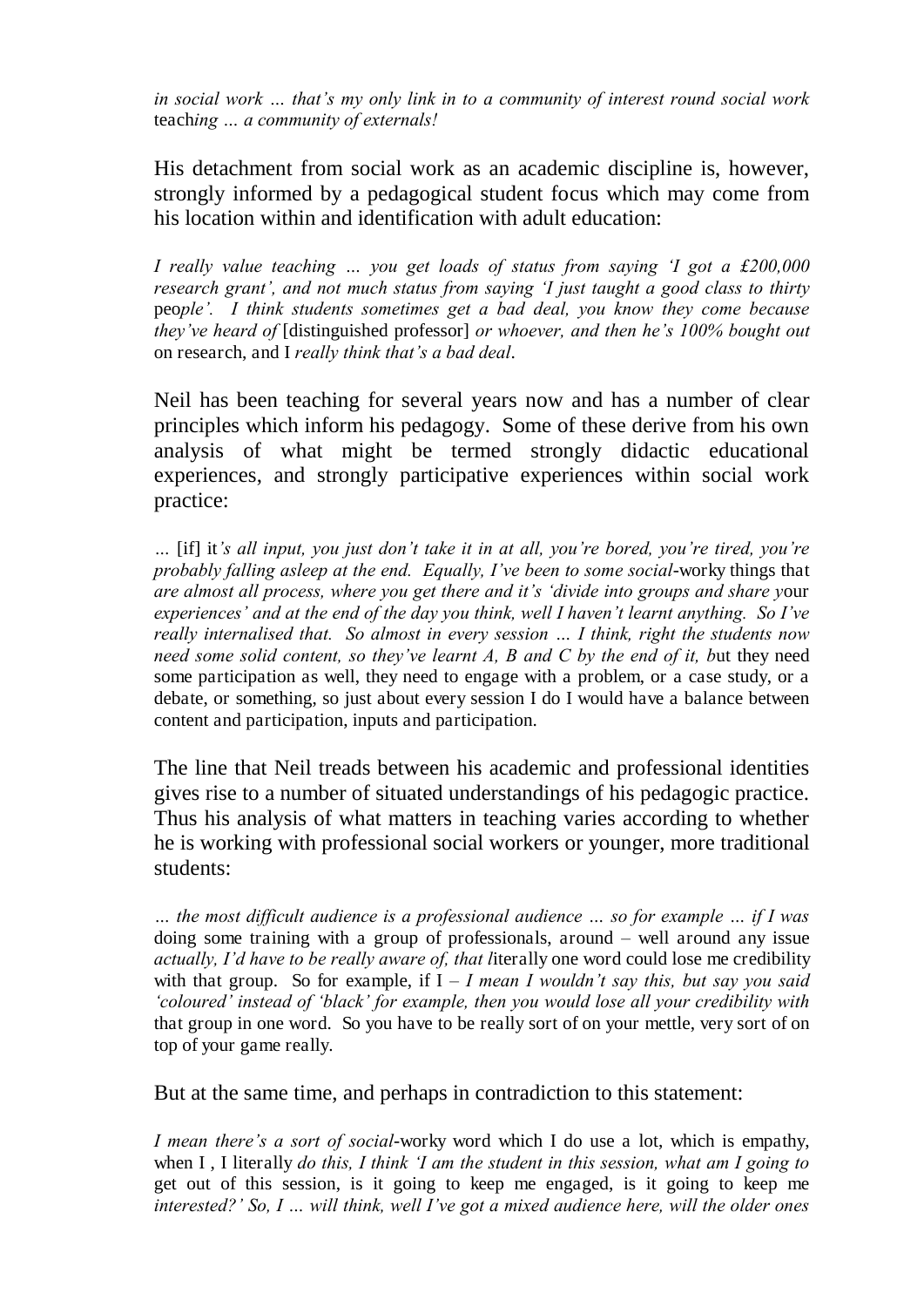still be as in*terested as the younger ones. … I do use that empathy test quite a lot actually, I imagine I'm sat in the class, and how am I coming across, what style, you*  know, content, processes *– I'd say that was key –* a key idea actually.

Neil veers between imagining what he would want as a student (empathising), and trying to preserve professional credibility. Yet there are aspects of everyday professional social work thinking which he finds difficult to accept precisely because he has taken on an academic identity within the discipline of social work:

*Yeah I am detached, yeah, for various political reasons … there's an awful phrase in social work that I'm trying to resist, which is 'anti*-*discriminatory practice', and it's been reduced to ADP, which I've really tr*ied to resist, cause it just makes it a *throwaway, 'oh, I do ADP', as if it's the easiest thing in the world, … I'm trying to*  distance myself from that, *'*cause I think it*'s reductionist and simplistic.*

Neil's pedagogic identity is complex: he is simultaneously a peripheral member of social work as a profession, and the academic community of social work as a discipline. His pedagogy draws heavily on adult education, but he does not situate himself academically within adult education as a field of study.

# **Peter: integrating discipline, pedagogy and institution**

Peter is in his fifties and a sociologist by training. He now works within the education faculty of a traditional university. In addition to teaching sociology he has worked in research consultancy and taught on access programmes and in teacher education; he has now been teaching for over thirty years. Recently he has developed a specialism in cultural studies, which he combines with his work on teacher education programmes. Peter has had a long and varied teaching career which has involved working in diverse institutional contexts and across different disciplinary areas. Despite this, he seems to have a strong disciplinary commitment to his 'home' discipline of sociology as a way of structuring the world intellectually, which has in part been shaped by his experience of teaching. The first class he had to teach, in a further education college, was on the family, which he had never studied:

*…I also found that a useful approach was the significan*ce of theory because I realised that *–* even though I had never read anything about the family - - I knew what I was going to read about the family from a Marxist perspective or from a structuralist *perspective or whatever, so I felt it wasn't as challengin*g once I grasped that. I also *thought it gave me an insight into how I would go about teaching. Because I wouldn't*  teach content *– I wouldn't teach facts –* I would teach a way of thinking.

From the beginning of his career in sociology, Peter seems to have found teaching adults an attractive activity: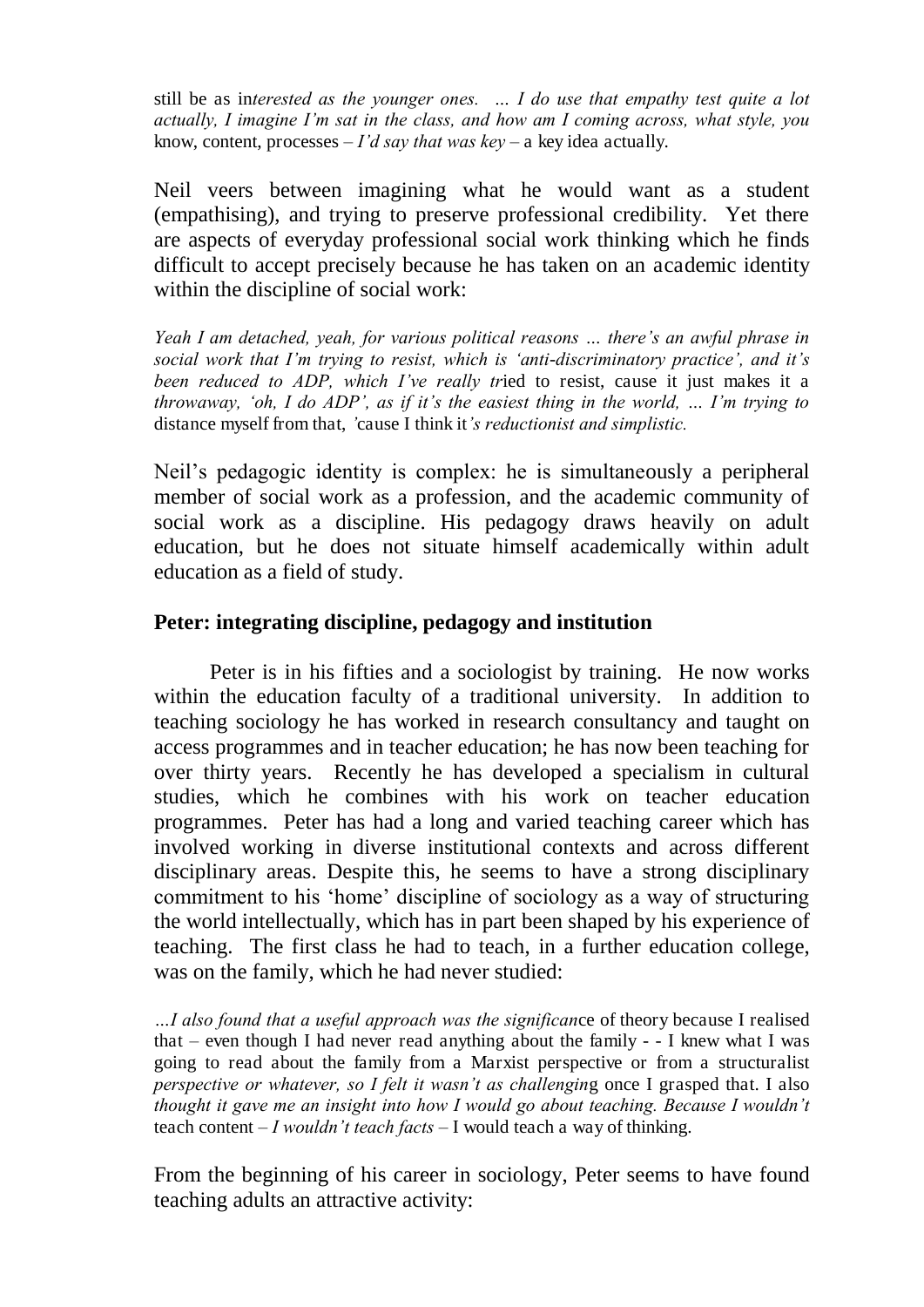*…* in my first year of teaching, I was teaching my full-time job and two part-time jobs and I did that specifically because I enjoyed doing it.

The growth of the sociology of education as a disciplinary focus in the 1970s had a direct impact on Peter's interest in education as an area of study, as he began to apply these ideas – both practically and through his own research – to the university adult education context in which he was now working. His academic biography shows the conjunction of his disciplinary, pedagogic and institutional interests in quite a remarkable way. Peter contributed to the development of the sociology of adult education in Britain because he was working in a university department of adult education, teaching sociology and researching adult education from a sociological perspective. Even when his work takes him first outside the academy, and then back into it in a teacher education role, his sociological understanding of both the activity of teaching and the changing subject matter permeates his discourse.

*…* I do teach across disciplines but I do like to think that I teach sociologically, whatever I teach *– so I teach from a particular discipline unless I'm consciously taking*  an interdisciplinary approach *–* trying to give a balanced view and become more philosophical. But the contrast at the moment is teaching a more vocational course and teaching if you like a course for personal development and personal awareness. In both cases I teach things which are very close to their experience *– it's never remote –* so I teach things like watching the television *–* how to watch television, how to interpret films *– so they'*re things they would do anyway.

At the same time he displays a preoccupation with what his students are thinking and experiencing which is in stark contrast to James' solipsism, and is more pronounced than Neil's 'empathy':

*…* in some ways it will be thinking about who they are and what *they're likely to be there for … I've realised this year when there's a group of five or six, you can begin to*  think about *–* especially when you find out something about them *–* we started off with sessions on their educational biographies so you find quite a lot about them *–* I just think that you c*an now shape the reading. I mean I've got to give advice to them tonight on what to read and there's a long list of reading but I thought about who they were*  and what they might like to read and direct their reading accordingly and give them advice on it.

#### **Analysis**

One obvious difference between these three teachers is the length of time they have been teaching and the route through which they entered teaching. Peter went to university and became a teacher whilst he was doing his doctorate. Neil had, in essence, transitioned into teaching from his career as a senior professional, albeit with some professional training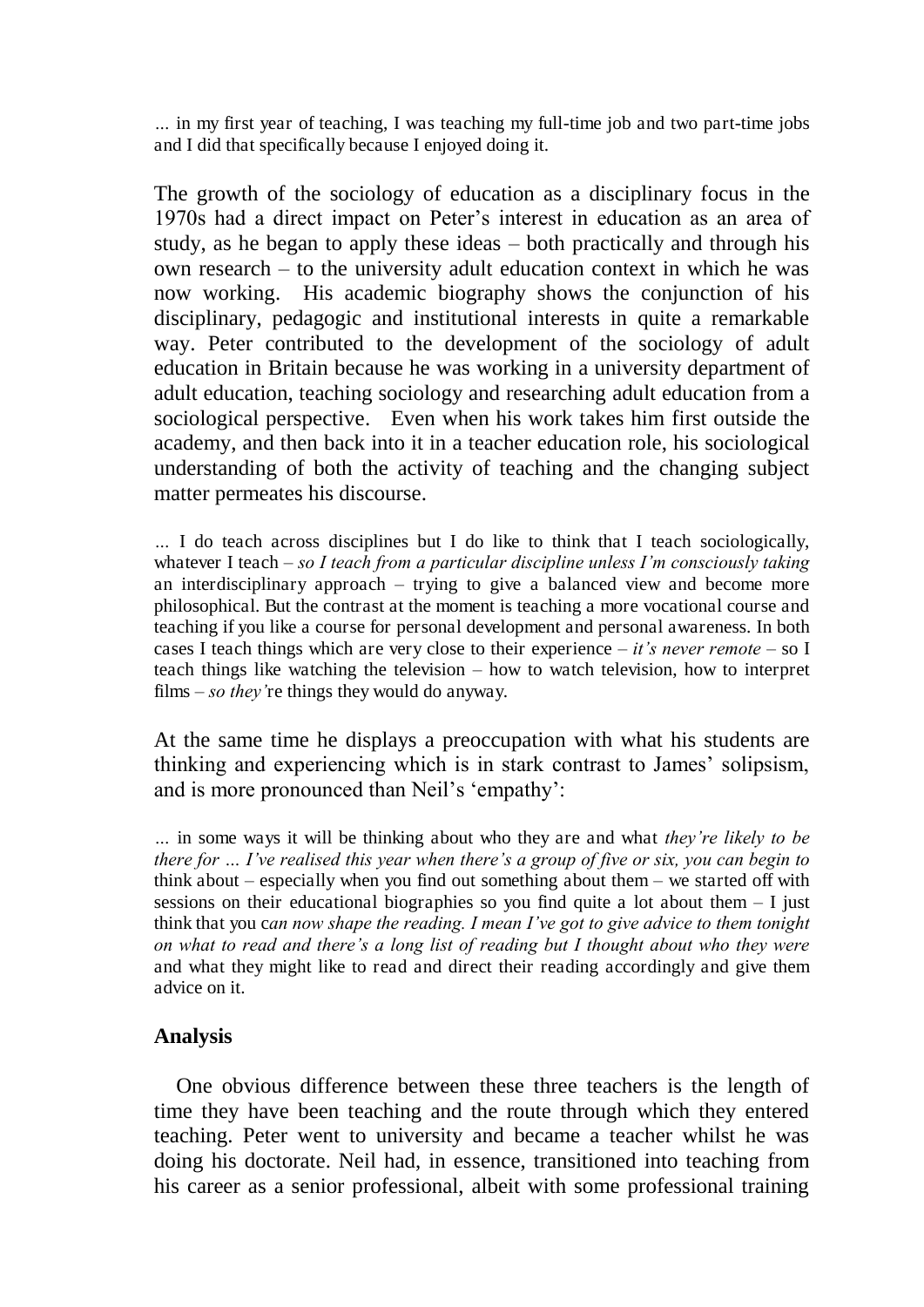experience. James, like many younger teachers, has pursued a complicated 'portfolio' career, which does not give him a clear affinity with any particular discipline or occupational specialism.

Another clear distinction between the three is the extent to which they are affiliated with particular academic disciplines. Peter maintains his disciplinary identity regardless of the institutional context or of the nature of the programmes on which he teaches. His discipline permeates every aspect of his work. Neil has multiple identities: he identifies with social work practice even though he is not a social worker; he accepts social work as his home academic discipline even though he does not feel himself to be a full member; and he subscribes to adult education pedagogy. In contrast, James has, as yet, to develop any clear identity: he does not yet participate sufficiently to appropriate (Rogoff, 1995) a disciplinary or pedagogic identity for himself.

The three cases are illustrative of different stages of work socialisation in educational institutions. As Billett points out, 'workplace experiences are … not informal, they are a product of the historical-cultural practices and situational factors that constitute the work practice and its enactment. They also shape individuals' engagement in that practice and how individuals construe and learn from what is afforded by the workplace' (Billett, 2001). The experience of many lifelong learning teachers is increasingly fragmented and individualised because of part-time teaching, weighty and bureaucratic management structures and the loss of the 'course team' ethos in a context where both content and processes in teaching are subject to more and more external determination.

For James, the teaching workplace within a further education college is offering a specific and perhaps increasingly common 'workplace pedagogy' in which he is construed as an individual performer of certain specified professional tasks – tasks which are now officially broken down into a series of compulsory teaching competences. Although he professes a 'holistic' ontology in which everything is connected and it is impossible to disconnect teaching from other aspects of life, this view of the world is inextricably bound up with his individualised conception of self:

*I would say that ultimately I see myself as an individual, and that I'm doing something*  for me and these skills will go wi*th me, wherever I am, and ultimately it's going to be 'James', and not teaching as a profession, that will identify me … This is my li*fe and I will *–* I will be happy.

It is ironic that the first glimmerings of a community identity which James is able to discern should come through the onerous process of external quality assurance – a process which has been widely criticised for its negative impact on both the quality of education and on professional autonomy and trust. The reason that James' team has had to pull together is because the institution is so heavily dependent on having its teaching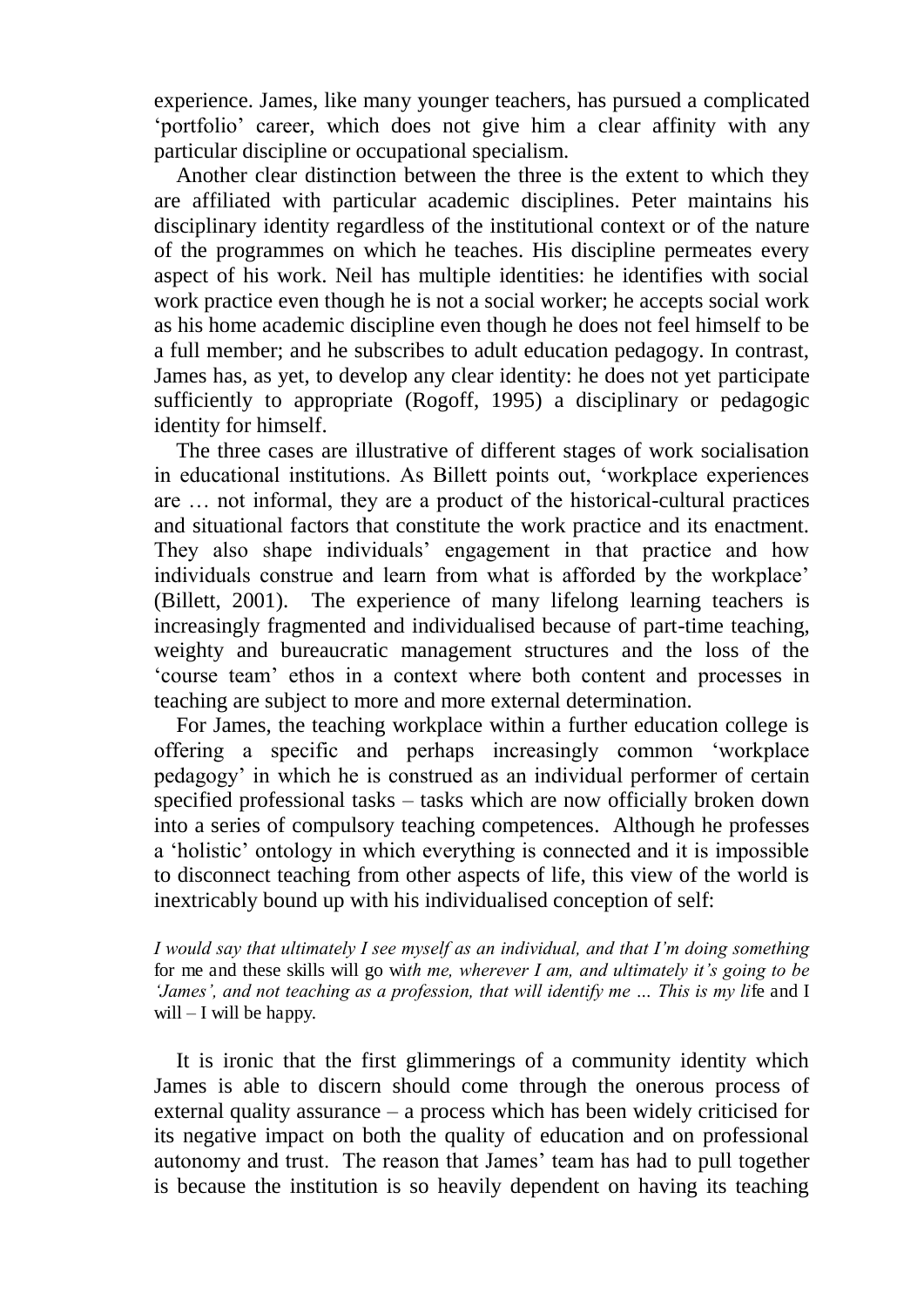graded 'good' under the specific criteria currently in use – not because the process is good for teachers or for students. He is working within a context where established communities of pedagogic practice have been disrupted and transformed by the imposition of understandings and practices rooted outside pedagogy (Armstrong 2002). Since the institutional culture will shape him as much as the learning or doing of teaching, this will doubtless have implications for his developing pedagogic identity.

For Neil, there is a clear awareness of the existence of certain communities of practice. In his case they are social work as a professional practice, social work as an academic disciplinary practice and adult education as a pedagogic practice. The workplace in which he finds himself has a collective understanding of itself as an adult education community (rather than as a discipline-based department), and his previous professional career occurred in a consciously principled, boundaried and service-oriented community of practice. Although he says that he does not feel himself now to be a full member of any of these communities, but a fairly peripheral member of each, it is evident that his location within university adult education has influenced his view of social work, and he identifies himself quite strongly with certain adult education values such as participation. At the same time, his social work background informs his approach to teaching. There has been, in effect, a merging of the values of different communities of practice in the development of Neil's pedagogic identity, but this is experienced by him (and, we would contend, by many other teachers) as a loss.

Neither James nor Neil has a clear or exclusive affiliation with either a disciplinary or pedagogic community, but the reasons for their peripherality or detachment are highly complex. Neil retains an affinity with discipline, and it has informed the way in which he has developed; but institutional culture has forced him to detach from that discipline. James has never been affiliated with a discipline. He has taken elements of disciplines to build up a portfolio of interests. Working within further education, he has fewer opportunities to further develop his disciplinary identity and is unlikely to be encouraged to do so, given current pedagogical practices in the sector.

Peter is a rare of example of a lifelong learning teacher whose disciplinary and pedagogic identity is well-developed and integrated in his institutional context. He is able to cope with changes in the institutional context because of his long experience and the security of these identities. Peter is particularly fortunate that much of his intellectual development took place at a time when the sociology of education and the field of adult education practice were blossoming and thriving. A young lifelong learning teacher embarking on a similar career now would be hard-pressed, however, to find such a positive conjunction of discipline, institution and professional identity.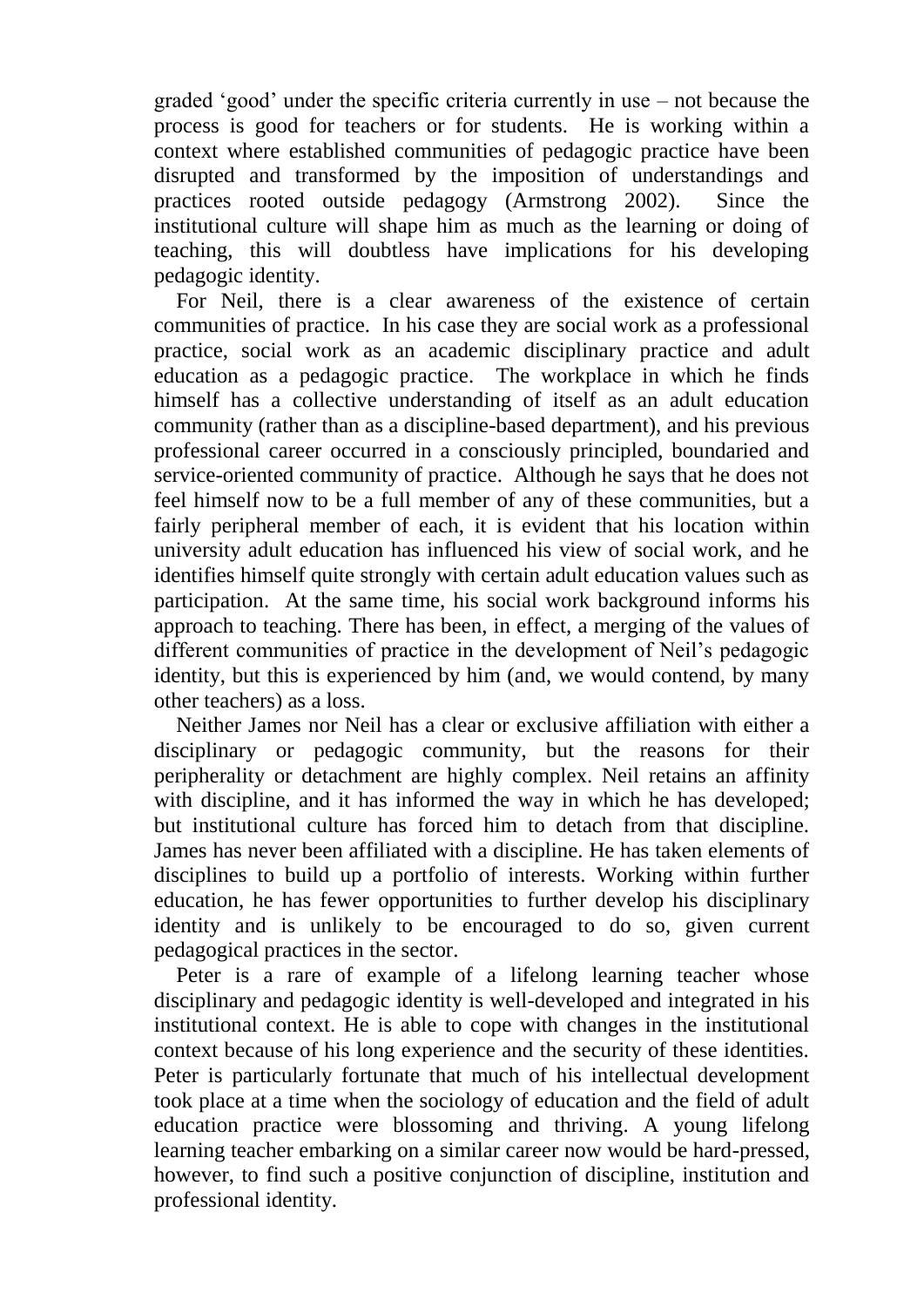# **Conclusions**

These three cases are neither intended to represent the range of pedagogic identities available to lifelong learning teachers, nor to be the basis for generalisation. Instead, we set out to open out the relationships between biography, institutional contexts and pedagogic and disciplinary identities by considering three contrasting individuals. Nevertheless, we can make some general observations about lifelong learning teachers and pedagogic identity to inform future research. First, individuals' biographies are highly significant in shaping pedagogic identity, not just in terms of what those individuals bring to their teaching but also in terms of their ongoing understandings of and commitments to the discipline: James's precarious identity, based on an individualised conception of self, owes much to his history as a skilled sportsman and coach; Neil's ambivalent identity arises from his sense of losing a social work practitioner identity; Peter's integrated pedagogic and disciplinary identity is tied up with his history of becoming a sociology teacher early in his life – at a propitious moment in the discipline's history - and a continuous engagement with the subject.

Second, although institutional contexts are highly significant in shaping pedagogic identities, many lifelong learning teachers are somewhat peripheral in terms of discipline (adult education) and/or in terms of employment status (part-time). Thus, despite the rhetoric about the central importance of lifelong learning, many lifelong learning teachers see themselves (and their students) as being on the edge.

Third, the learners themselves figure largely in these accounts (particularly in Neil's and Peter's stories). In the same way as we have put teachers' biographies first in our analysis, so too do lifelong learning teachers put their learners' biographies and experiences at the heart of their pedagogic thinking and interventions. This concern with the 'recipients' of lifelong learning seems to us to distinguish lifelong learning teachers' pedagogic identities from those of others (Zukas and Malcolm, 2002).

For many lifelong learning teachers, pedagogic and disciplinary identities are partial and fragmentary. But if we are seriously to address the policy desires for lifelong learning, we need to understand better the significance and inter-relationship of biography, context and discipline within their professional experience and practice.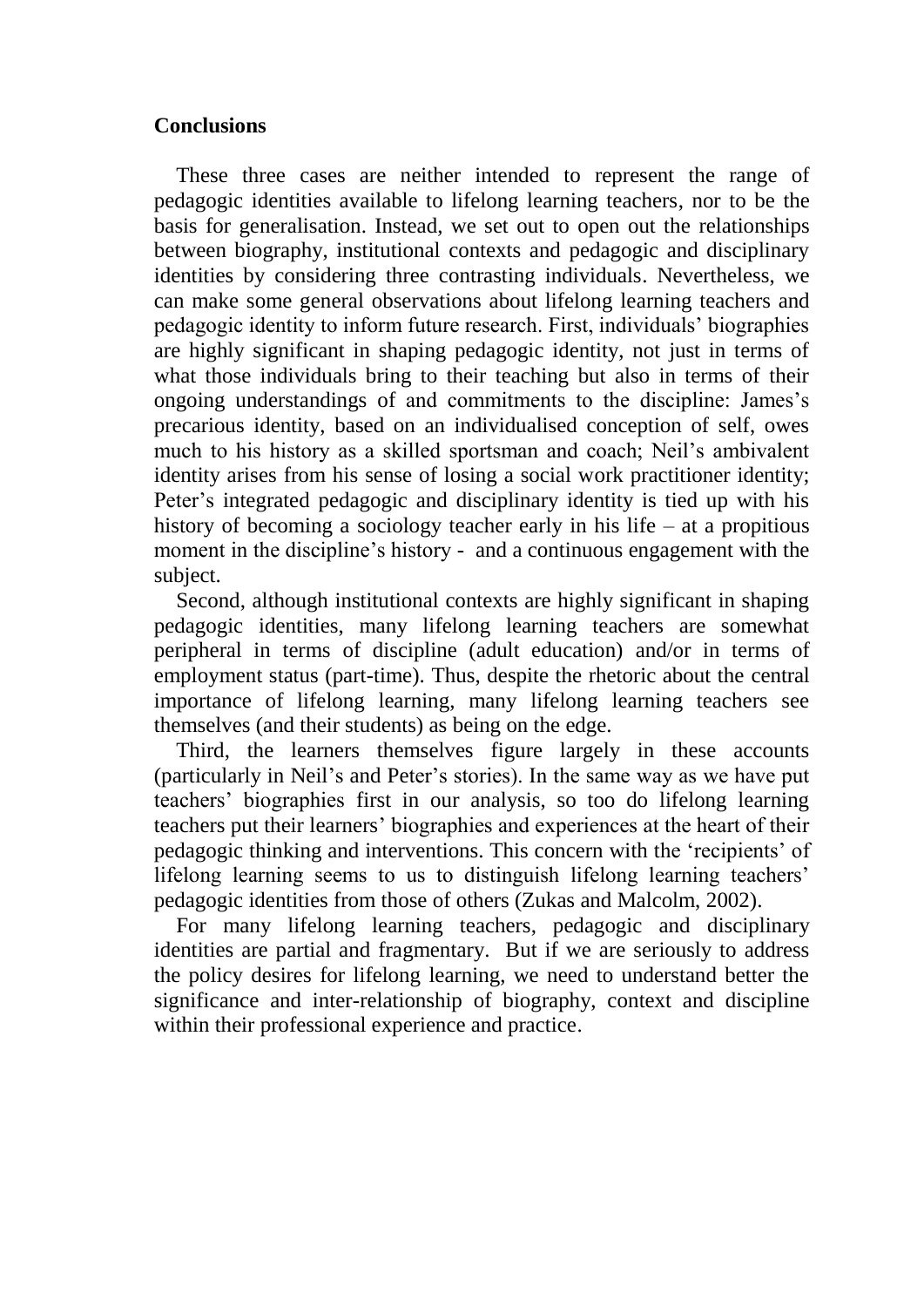#### **References**

Armstrong, P. (2002) The paradox of quality in continuing higher education. Paper presented at Universities Association for Continuing Education Annual Conference, University of Bath, UK, March.

Bernstein, B. (2000). Pedagogy, Symbolic Control and Identity: Theory, Research, Critique (revised edition). Lanham: Rowman and Littlefield.

Billett, S. (2001) Co-participation at work: workplace pedagogic practices. Seminar paper presented at the Lifelong Learning Institute, University of Leeds, UK, 7<sup>th</sup> November.

Chappell, C., Rhodes, C., Solomon, N., Tennant M. and Yates, L. (2003) Reconstructing the Lifelong Learner: Pedagogy and Identity in Individual, Organisational and Social Change. London: RoutledgeFalmer.

Commission of the European Communities (2005) Key competences for lifelong learning: proposal for a recommendation of the European Parliament and of the Council. COM (2005) 458 final.

[http://ec.europa.eu/education/policies/2010/doc/keyrec\\_en.pdf.](http://ec.europa.eu/education/policies/2010/doc/keyrec_en.pdf) Accessed 21 November 2006.

Edwards, R. (1997) Changing Places? Flexibility, Lifelong Learning and a Learning Society. London: Routledge.

Lave, J. and Wenger, E. (1991) Situated learning: legitimate peripheral participation in communities of practice. Cambridge: Cambridge University Press.

Malcolm, J. and Zukas, M. (2000) Becoming an educator: communities of practice in higher education. In McNay, I. (ed.) Higher Education and its Communities Buckingham: SRHE/ Open University.

Malcolm, J. and Zukas, M. (2003) Dirty language: reclaiming pedagogy. In I. Davidson, D. Murphy and B. Piette (Eds) Speaking in Tongues: Languages of Lifelong Learning. University of Wales: Bangor.

Malcolm, J. and Zukas, M. (forthcoming) Poor relations: exploring discipline, pedagogy and research in academic identity. In M. Osborne (Ed) What a Difference a Pedagogy Makes. London: Routledge.

O'Keeffe, R., Adams, M. and Pépin, L. (2003) Implementing Lifelong Learning Strategies in Europe: Progress Report on the Follow-up to the Council Resolution of 2002. [http://ec.europa.eu/education/policies/2010/doc/synthesis\\_efta\\_eea\\_en.pdf](http://ec.europa.eu/education/policies/2010/doc/synthesis_efta_eea_en.pdf) Accessed 21 November 2006.

Osborne, M. (2003) United Kingdom. In M. Osborne and E. Thomas (eds.), Lifelong Learning in a Changing Continent: Continuing Education in the Universities of Europe. Leicester: NIACE.

Pratt, D. and associates (1998) Five Perspectives on Teaching in Adult and Higher Education. Malabar, Florida: Krieger.

Rogoff, B., (1995) Observing sociocultural activity in three planes: participatory appropriation, guided participation and apprenticeship. In J. V. Wertsch, P. Del Rio and A. Alvarez (Eds.), Sociocultural studies of the mind. Cambridge: Cambridge University Press.

Willis, P. (2000) The Ethnographic Imagination, London: Polity Press.

Zukas, M. (2005) Pedagogic identity. In L. M. English (ed.) International Encyclopedia of Adult Education. Basingstoke: Palgrave Macmillan.